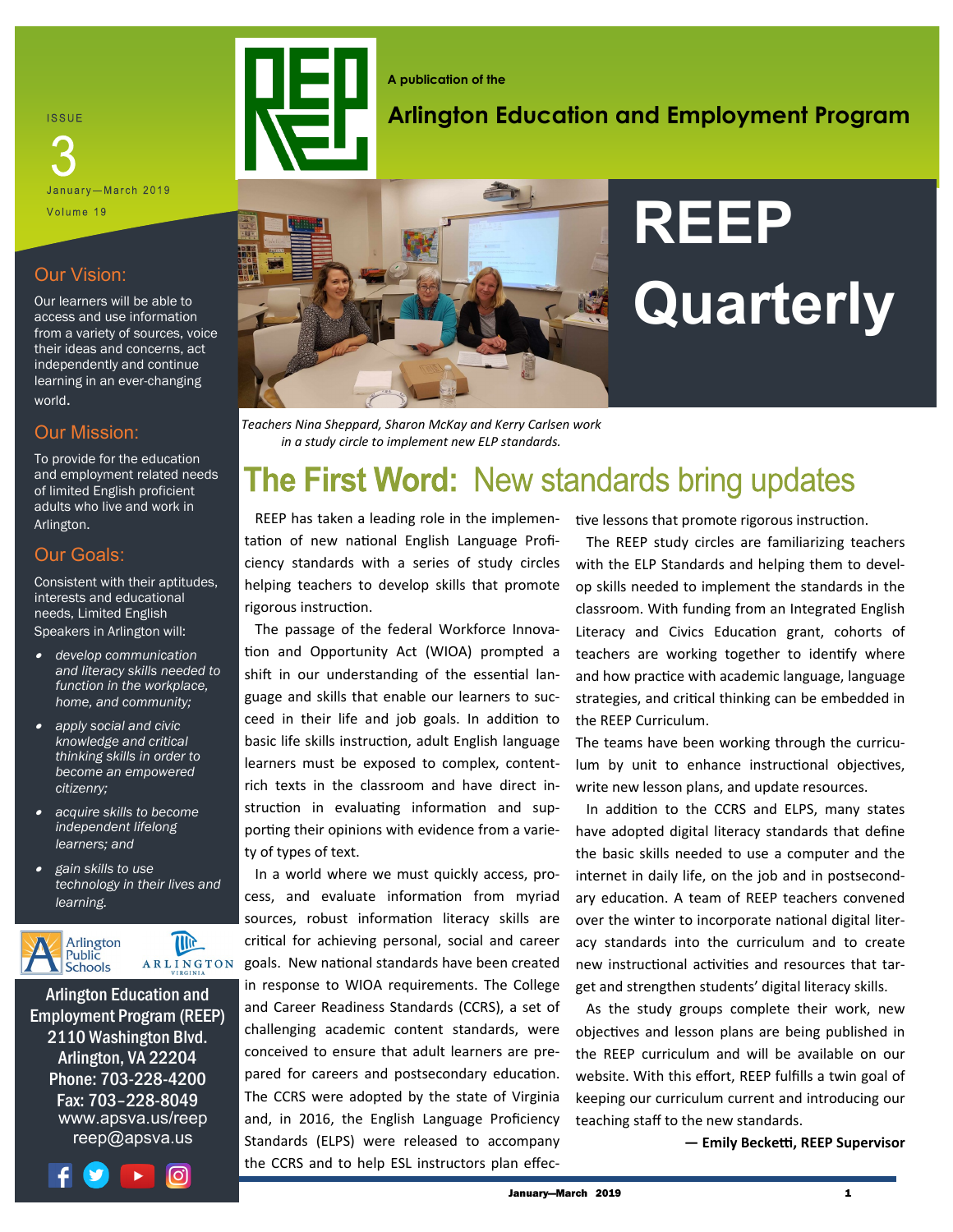**Table 1.** Goals and Year-To-Date Progress

EProgress toward our goals by June 30, 2019

| <b>Annual Goal</b>                                                                                                         | <b>Year to date</b>  |
|----------------------------------------------------------------------------------------------------------------------------|----------------------|
| Provide 3,385 ESL class slots                                                                                              | 2,754 slots provided |
| Provide 820 intensive scholarships                                                                                         | 648 slots provided   |
| Intensive ESL class slots                                                                                                  | 1,314 slots provided |
| Non-intensive ESL, workplace literacy, family<br>literacy, detention ESL,<br>Specialty classes, and/or Outreach classes    | 792 slots provided   |
| 70% of Intensive, Non-Intensive, and Specialty ESL<br>students complete 12-week session                                    | 87% completed        |
| 75% of Intensive, Non-Intensive, and Specialty ESL<br>students who complete 12 weeks achieve course<br>competencies        | 78% attained         |
| 55% of all Intensive, Non-Intensive, and Specialty<br>ESL students progress to next level                                  | 66% progressed       |
| 50% of all Workplace Literacy and Family Literacy<br>enrolled will complete the competencies necessary<br>for their course | 46% attained         |

**Table 2.** Breakdown by English proficiency level



#### **Table 3.** Demographic Information

| <b>Ethnicity:</b>              | 66% Hispanic 12% African                                                                                             |
|--------------------------------|----------------------------------------------------------------------------------------------------------------------|
|                                | 10% Pacific Asian 12% Other                                                                                          |
| Age:                           | 6% 17-18<br>13% 19-24                                                                                                |
|                                | 57% 25-44<br>16% 45-54                                                                                               |
|                                | 8% 55 and older                                                                                                      |
| Gender:                        | 37% Male 63% Female                                                                                                  |
| <b>Educational Background:</b> | 13% Less than 7 years of education<br>47% 7-12 years of education<br>40% 13 or more years<br>65% High School Diploma |
| <b>Employment Status*:</b>     | 45% Employed full-time<br>20% Employed part-time<br>65% Employed                                                     |

\* Employment information is collected from new students upon initial REEP registration and does not reflect changes in employment status during a student's continued enrollment in the program.

## **Statistical Report**

**REEP** operates ESL classes at Syphax Education Center (SEC), Arlington Mill Community Center (AMCC), Wakefield High School (WHS), Arlington County Detention Facility (ACDF), Gates of Ballston and Walter Reed Community and Senior Center.

#### 3rd Quarter Enrollment

During the 3rd Quarter, 978 ESL enrollments were provided, 695 (71%) in intensive classes and 283 (29%) in Nonintensive, Specialty, Workplace, and Outreach classes. Of the 695 intensive enrollments, 66% were tuition slots (457 slots) and 34% were scholarship/voucher slots (238 slots).

#### Performance Goals

A total of 87% of intensive and non-intensive students completed their courses this quarter. REEP completions continue to well exceed the goal of 70% and to demonstrate a high level of student satisfaction. Of the students who completed their courses, 78% attained the course competencies needed to move to the next instructional level this quarter. Of all students enrolled (completers and non-completers), 66% attained the course competencies needed to advance to the next instructional level this quarter.

#### Workplace and ESL Contract Classes:

During the 3<sup>rd</sup> Quarter, REEP provided intensive instruction to three students with workplace vouchers. These students were referred by Arlington Public Schools. In addition, the following businesses/agencies sponsored students this quarter: Arlington Employment Center, Arlington Partnership for Affordable Housing, Artisan Renovations, Landscaping/Trails, Trinity Glass Company and Catholic Charities.

#### $\div$  SPONSOR A STUDENT $\div$

Are you interested in sponsoring a REEP student's studies? Companies, organizations or individuals can make tax deductible donations. Contact Natalia Benefiel at natalia.benefiel@apsva.us or call (703) 228-8024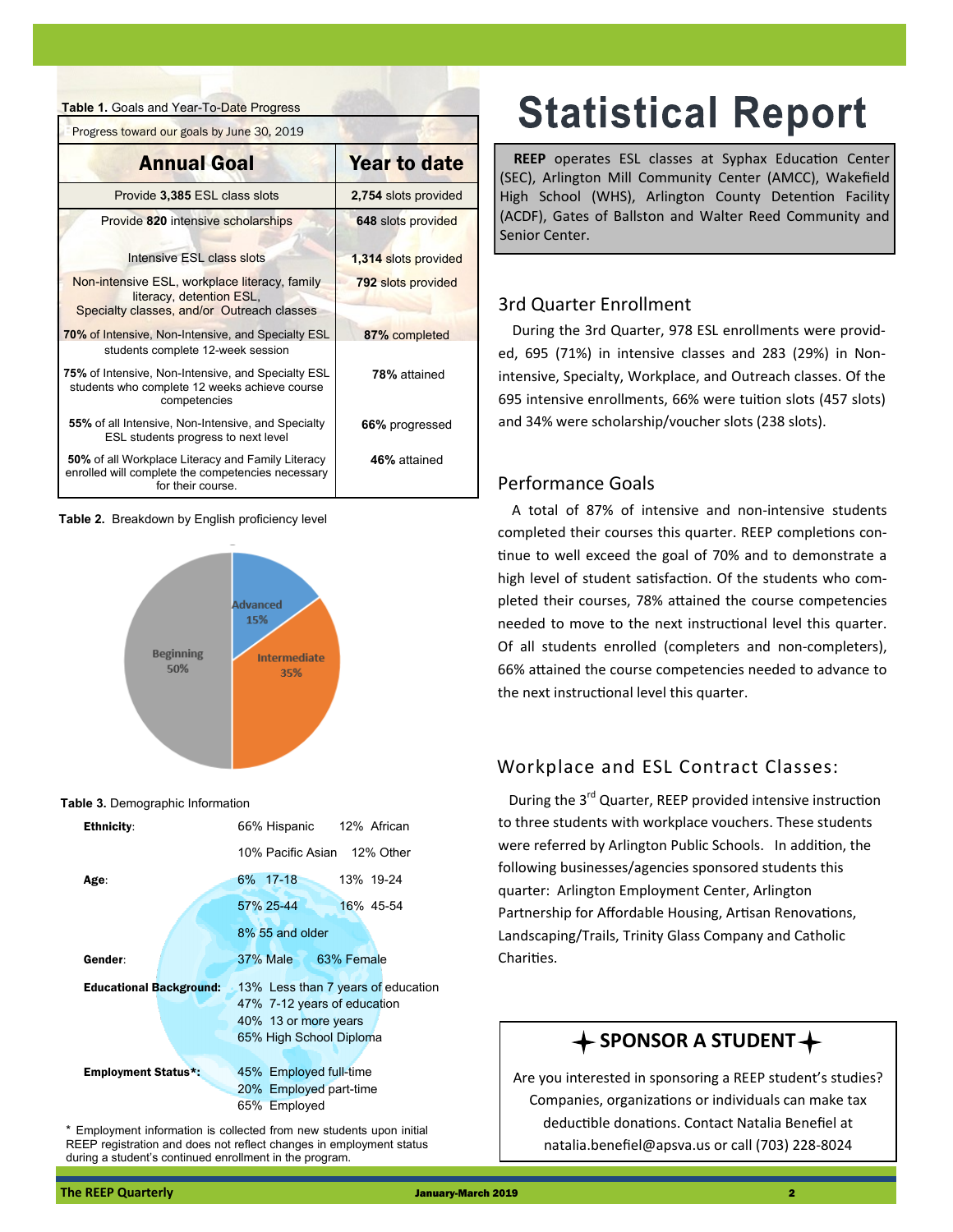## **Tech News**

 Our student database is central to everything we do, and the quality of our data management is crucial to REEP's success. After months of preparation, in March REEP started using new database software called Student Manager, by ACEware Systems, Inc. Student Manager is a course management and student registration package designed specifically for continuing education, community education and workforce training organizations.

 The new system provides the security, accessibility and efficiency that we require for our data management. It is also a scalable platform for our evolving needs, offering tools for volunteer records, community outreach and marketing, webbased staff and client interfaces.

 Transitioning from old to new isn't easy, but it's crucial to have the best tool for our work, and we are excited to be moving in that direction. In late 2017, we began investigating different vendors and conducting extensive needs assessment with staff. Since we contracted with ACEware in July 2018, REEP tech coordinator Michele Cona has worked to translate the complex procedures for intake and assessment, designing reports in the new software. Concurrently, our office staff has done double data entry in the old database and the new software to maintain quality control and keep operations running smoothly. There is no 'downtime' at REEP!

> Follow REEP on Instagram!

> > @**[reepworld](https://www.instagram.com/reepworld/)**



*A reading lesson in the new class at Walter Reed*

 Volunteers focused on strategies for teaching multi-level ESL classes during a professional development session held in February at Walter Reed Community Center.

 The session, which was developed based on feedback from REEP volunteers, addressed the question of how best to serve learners who have a wide range of education backgrounds and English skill levels. While multi-level classes are a fact of life in all ESL settings, they are especially prevalent in the drop-in Outreach program.

 Volunteer teachers and teaching assistants participated in hands-on lesson planning activities and were introduced to five new

## **Volunteer Program**

**Volunteers** play a vital role in all components of the REEP Program – as teachers' aides in the Intensive and Non-intensive Programs, as literacy teachers in the Extended Literacy Program, and as Outreach ESL teachers.

classroom activities they could take back to their classes. The topic of grouping students based on skill level was also discussed.

 For many volunteers, it was their first visit to Walter Reed Community Center, and the workshop provided them an opportunity to become acquainted with REEP's latest Outreach Center site (see Program Highlight). The center's spacious facilities can accommodate classes of up to 40 students.

 In other 3rd Quarter news, 90 volunteers served with REEP during the three months ending March 31, with 16 being first-time volunteers. Thirty-three volunteers served as teaching assistants, 42 served as Outreach teachers, and five as job coaches.

The Outreach Center teachers provided instruction to 149 students and the teaching assistants supported 17 classes.

#### **Program Highlight: New Outreach classes at Walter Reed**

 REEP's free Outreach Center classes expanded to a new location in February, with the launch of sessions at Walter Reed Community Center.

 The new offering is part of REEP's drive to hold classes in locations where they are needed most. The location at Walter Reed directly responds to requests from seniors at the center who were eager to improve their English language skills.

 The Walter Reed launch coincides with an 89% increase in overall Outreach Center attendance during the  $3^{rd}$  Quarter, compared with attendance during the same quarter a year ago. According to data collected at all three Outreach locations, 149 students attended classes during the period.

 Most Walter Reed patrons receive a free or reduced-price lunch at the center and attend classes ranging from painting to pickleball as part of the program's 55+ Classes. They receive transportation to the center from nearby senior living residences.

 REEP's new classes are held on Monday and Wednesday mornings, 10 to 11 a.m., and are open to adults of all ages. The Wednesday morning class regularly has as many as 20 students.

 Volunteer teachers Libby Costello and Mary Holtan are leading the classes, assisted by volunteer Quetzal Norton on Monday mornings.

 In March, the Walter Reed Outreach class received distinguished visitors from the U.S. Department of Health and Human Services. HHS Deputy Secretary Eric Hargan and others visited the class as part of a tour of the community center.

 "A big problem that we see is that older Americans often become socially isolated from each other," Hargan said during the visit. "So a center like this, where people come for the food but they stay for the company, is really important."